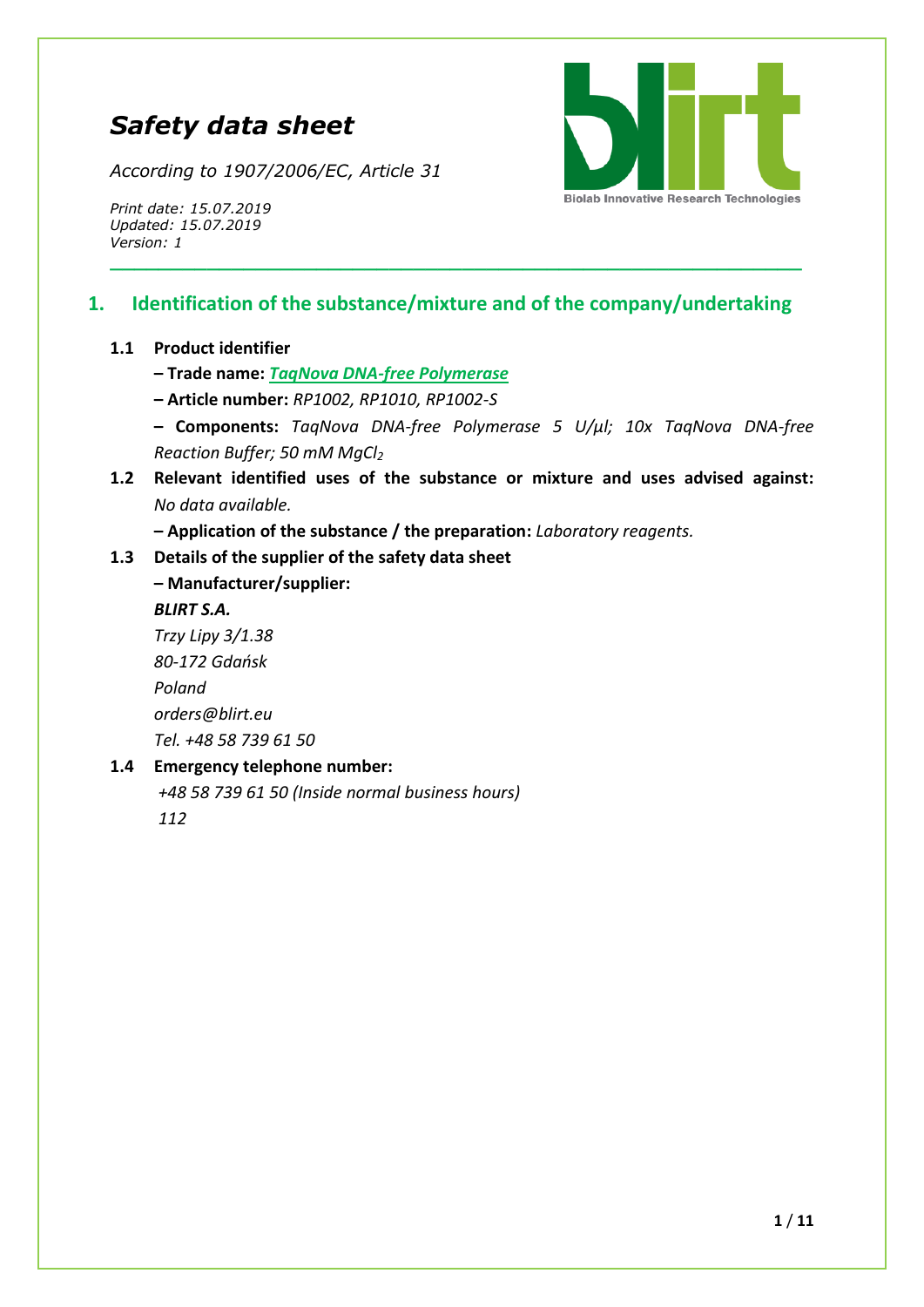# *Safety data sheet*

*According to 1907/2006/EC, Article 31*

*Print date: 15.07.2019 Updated: 15.07.2019 Version: 1*



## **1. Identification of the substance/mixture and of the company/undertaking**

**\_\_\_\_\_\_\_\_\_\_\_\_\_\_\_\_\_\_\_\_\_\_\_\_\_\_\_\_\_\_\_\_\_\_\_\_\_\_\_\_\_\_\_\_\_\_\_\_\_\_\_\_\_\_\_\_\_**

#### **1.1 Product identifier**

**– Trade name:** *TaqNova DNA-free Polymerase 5 U/µl*

**1.2 Relevant identified uses of the substance or mixture and uses advised against:**  *No data available.*

**– Application of the substance / the preparation:** *Laboratory reagents.*

**1.3 Details of the supplier of the safety data sheet**

**– Manufacturer/supplier:** *BLIRT S.A. Trzy Lipy 3/1.38 80-172 Gdańsk Poland*

*[orders@blirt.eu](mailto:orders@blirt.eu) Tel. +48 58 739 61 50*

## **1.4 Emergency telephone number:** *+48 58 739 61 50 (Inside normal business hours)*

*112*

## **2. Hazards identification**

## **2.1 Classification of the substance or mixture**

**– Classification according to Regulation (EC) No 1272/2008:** 

*Not a hazardous substance or mixture according to Regulation (EC) No. 1272/2008.*

## **2.2 Label elements**

**– Labelling according to Regulation (EC) No 1272/2008**

*The substance/mixture is not classified according to the CLP regulation.*

- **– Hazard pictograms:** *Not applicable.*
- **– Signal word:** *Not applicable.*
- **– Hazard-determining components of labelling:** *Not applicable.*
- **– Hazard statements:** *Not applicable.*
- **– Precautionary statement(s):** *Not applicable.*
- **2.3 Other hazards**

*Not applicable.*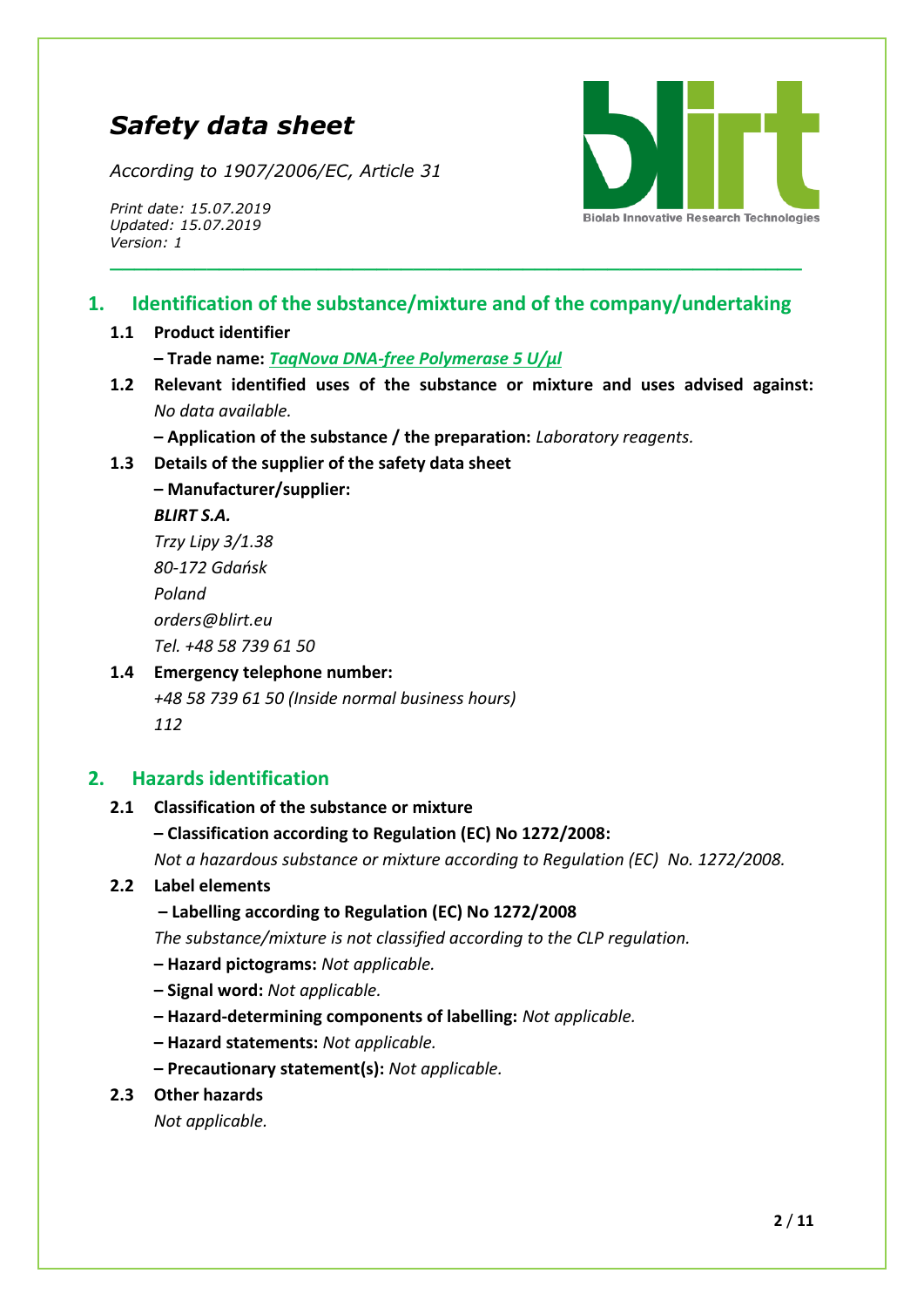## **3. Composition/information on ingredients**

#### **3.2 Chemical characterization:** *Mixture*

| CAS: 9016-45-9 | Nonidet™ P 40 Substitute                                    | 0.5% |
|----------------|-------------------------------------------------------------|------|
|                | Acute Tox. 4, H302; Eye Dam. 1, H318; Aquatic Acute 1, H400 |      |

## **4. First aid measures**

#### **4.1 Description of first aid measures**

- **– General information:** *No special measures required.*
- **– After inhalation:** *Supply fresh air. Consult doctor in case of complaints.*

*–* **After skin contact:** *Wash with plenty of water. If skin irritation continues, consult a doctor.*

**– After eye contact:** *Rinse opened eye for several minutes under running water. If symptoms persist, consult a doctor.*

**– After swallowing:** *Rinse out mouth. If symptoms persist consult doctor.*

**4.2 Most important symptoms and effects, both acute and delayed:** 

*No further relevant information available.*

**4.3 Indication of any immediate medical attention and special treatment needed:**  *No further relevant information available.*

## **5. Firefighting measures**

## **5.1 Extinguishing media**

**– Suitable extinguishing agents:** *water, CO2, foam, powder. Fight larger fires with water spray or alcohol resistant foam.*

## **5.2 Special hazards arising from the substance or mixture**

**– In case of fire, the fallowing can be released:** *No further relevant information available.*

#### **5.3 Advise for firefighters**

**– Protective equipment:** *Wear self-contained respiratory protective device.*

#### **Additional information**

*Dispose of fire debris and contaminated fire fighting water in accordance with official regulations.*

## **6. Accidental release measures**

- **6.1 Personal precautions, protective equipment and emergency procedures:** *Avoid mixture contact.*
- **6.2 Environmental precautions:** *Do not allow to enter sewers/surface or ground water.*
- **6.3 Methods and material for containment and cleaning up:** *Pick up mechanically. Clean up affected area. Dispose of the material collected according to regulations.*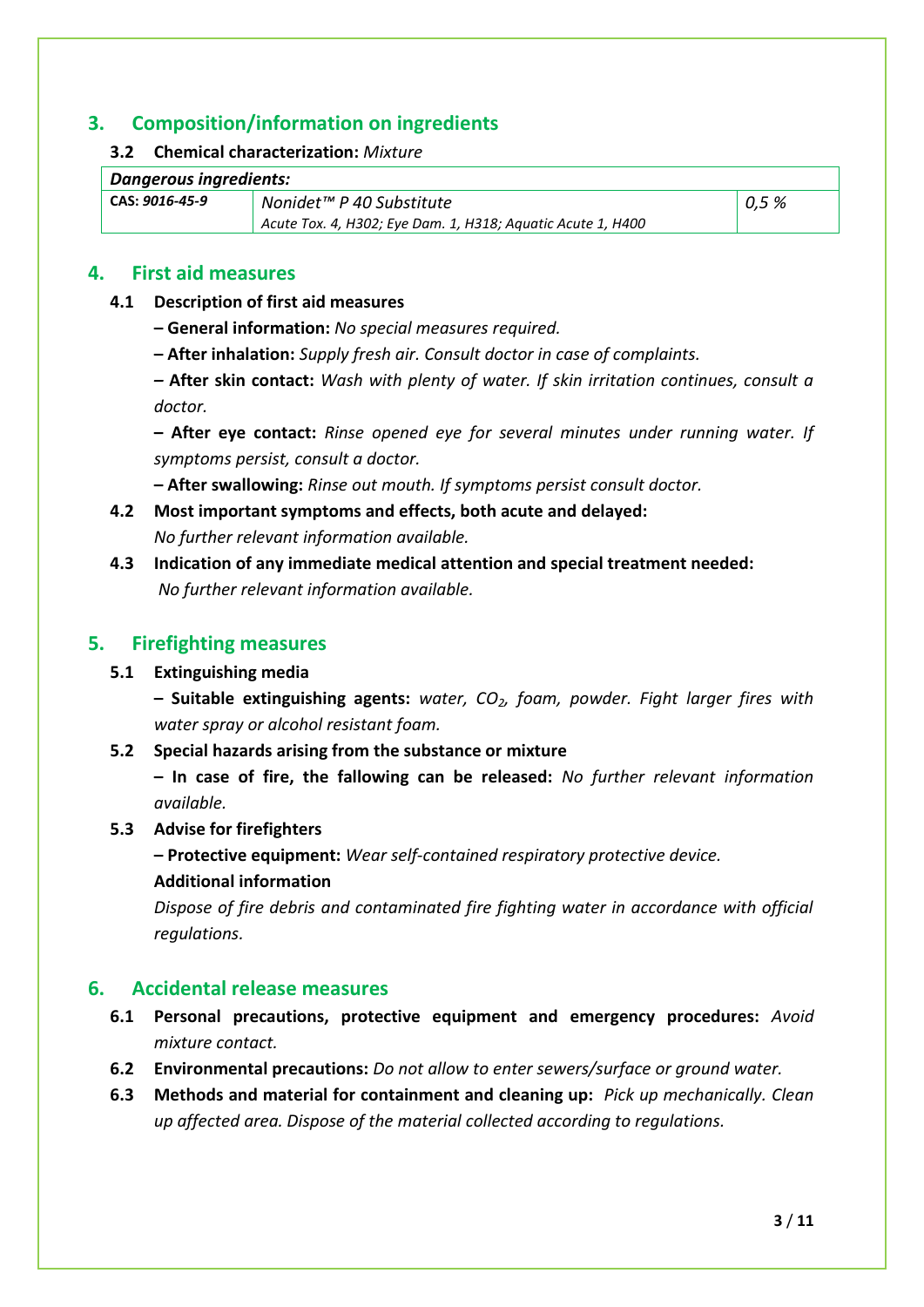#### **6.4 Reference to other sections**

*See section 7 for information on safe handling. See section 8 for information on personal equipment. See section 13 for disposal information.*

#### **7. Handling and storage**

- **7.1 Precautions for safe handing:** *No special precautions are necessary if used correctly.*
- **7.2 Conditions for safe storage, including any incompatibilities**
	- **Requirements to be met by storerooms and receptacles:** *No special requirements.*
	- *–* **Information about storage in one common storage facility:** *Not required.*
	- **– Further information about storage conditions:** *Keep container sealed.*
	- **– Recommended storage temperature:** *-20<sup>o</sup> C*
	- **– Storage class:** *10-13*
- **7.3 Specific end use(s):** *No further relevant information available.*

#### **8. Exposure controls/personal protection**

#### **8.1 Control parameters**

**– Ingredients with limit values that require monitoring at the workplace:** *Not required.*

**– Additional information:** *The lists valid during the making were used as basis.*

#### **8.2 Exposure controls**

**– Personal protective equipment:**

*General protective and hygienic measures: Keep away from foodstuffs, beverages and feed. Wash hands before breaks and at the end of work.*

*Respiratory protection: No further relevant information available.*

#### *Protection of hands:*

*Protective gloves – the glove material has to be impermeable and resistant to the product/the substance/the preparation.*

*– Selection of the glove material on consideration of the penetration times, rates of diffusion and the degradation:*

 *Material of gloves: the selection of suitable gloves does not only depend on the material, but also on further marks of quality and varies from manufacturer to manufacturer.*

*Penetration time of glove material: The exact break through time has to be observed.*

 *For the permanent contact gloves made of the following materials are suitable: Nitrile rubber, NBR. Recommended thickness of the material ≥0,11 mm. Value for the permeation: Level ≥480 min.*

*Eye protection: Safety glasses.*

*Body protection: Protective work clothing. Protective clothing should be selected specifically for the working place, depending on concentration and quantity of the hazourdous substances handled.*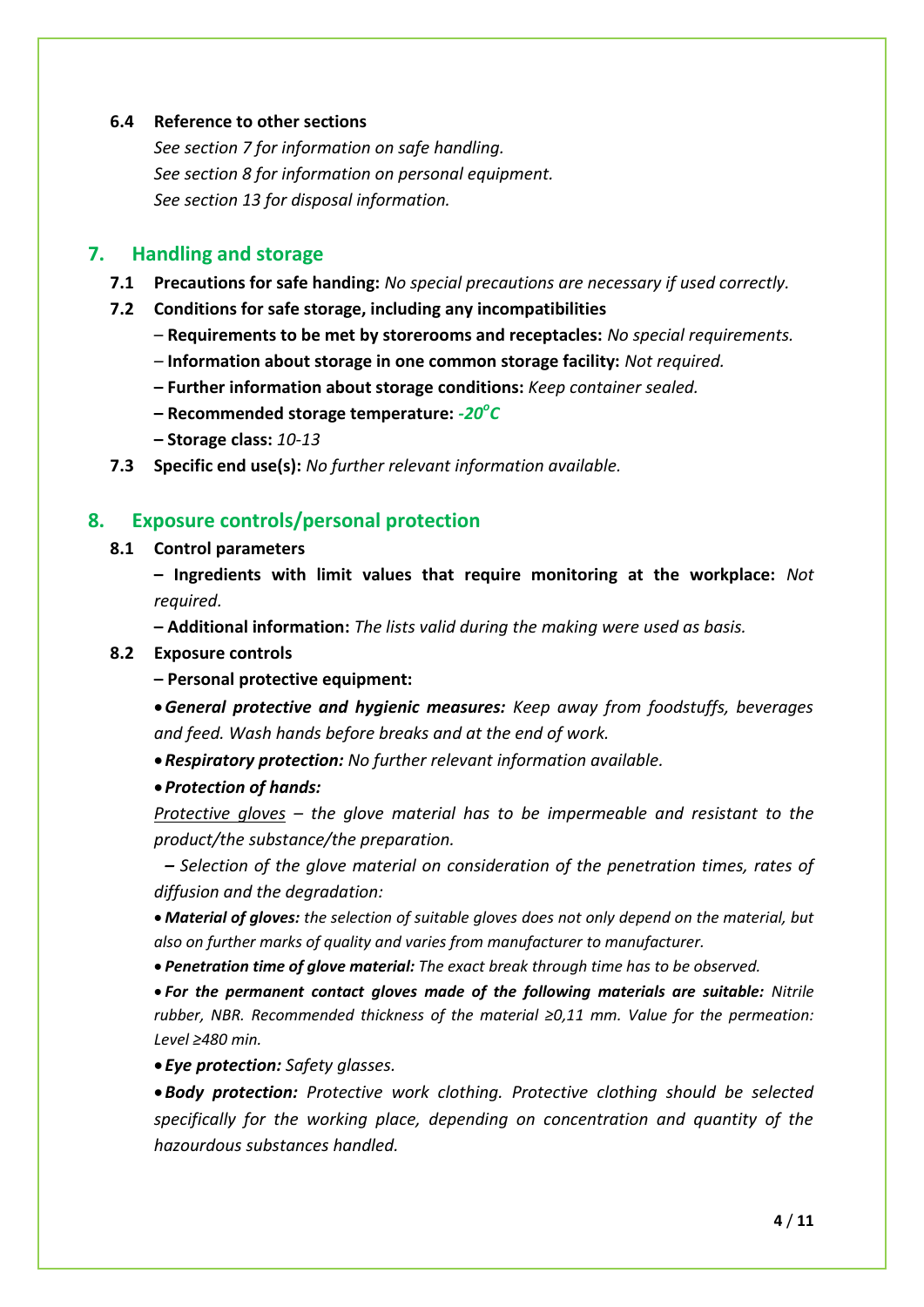## **9. Physical and chemical properties**

- **9.1 Information on basic physical and chemical properties**
	- **– Appearance:**
	- **Form:** *Liquid*
- **9.2 Other information:** *No further relevant information available.*

## **10. Stability and reactivity**

- **10.1 Reactivity:** *No data available.*
- **10.2 Chemical stability:** *No data available.*

**Thermal decomposition/conditions to be avoided:** *No decomposition if used according to specifications.*

- **10.3 Possibility of hazardous reaction:** *No further relevant information available.*
- **10.4 Conditions to avoid:** *No further relevant information available.*
- **10.5 Incompatible materials:** *No further relevant information available.*
- **10.6 Hazardous decomposition product:** *No further relevant information available.*

## **11. Toxicological information**

- **11.1 Information on toxicological effects**
	- **– Acute toxity:**
	- *Inhalation/Respiratory: ATEmix >20*
	- *Oral/Ingestion: ATEmix >2000*
	- **– Primary irritant effect:**
	- **On the skin:** *No data available.*
	- **On the eye:** *No data available.*
	- **– Sensitization:** *No sensitizing effects known.*

## **12. Ecological information**

- **12.1 Toxicity:** *No data available.*
- **12.2 Persistence and degradability:** *No further relevant information available.*
- **12.3 Bioaccumulative potential:** *No further relevant information available.*
- **12.4 Mobility in soil:** *No further relevant information available.*
- **12.5 Results of PBT and vPvB:** *Not applicable.*
- **12.6 Other adverse effects:** *No further relevant information available.*

## **13. Disposal considerations**

#### **13.1 Waste treatment methods**

**– Recommendation:** *Chemicals must be disposed of in compliance with the respective national regulations. Must not be disposed together with household garbage. Do not allow product to reach sewage system.*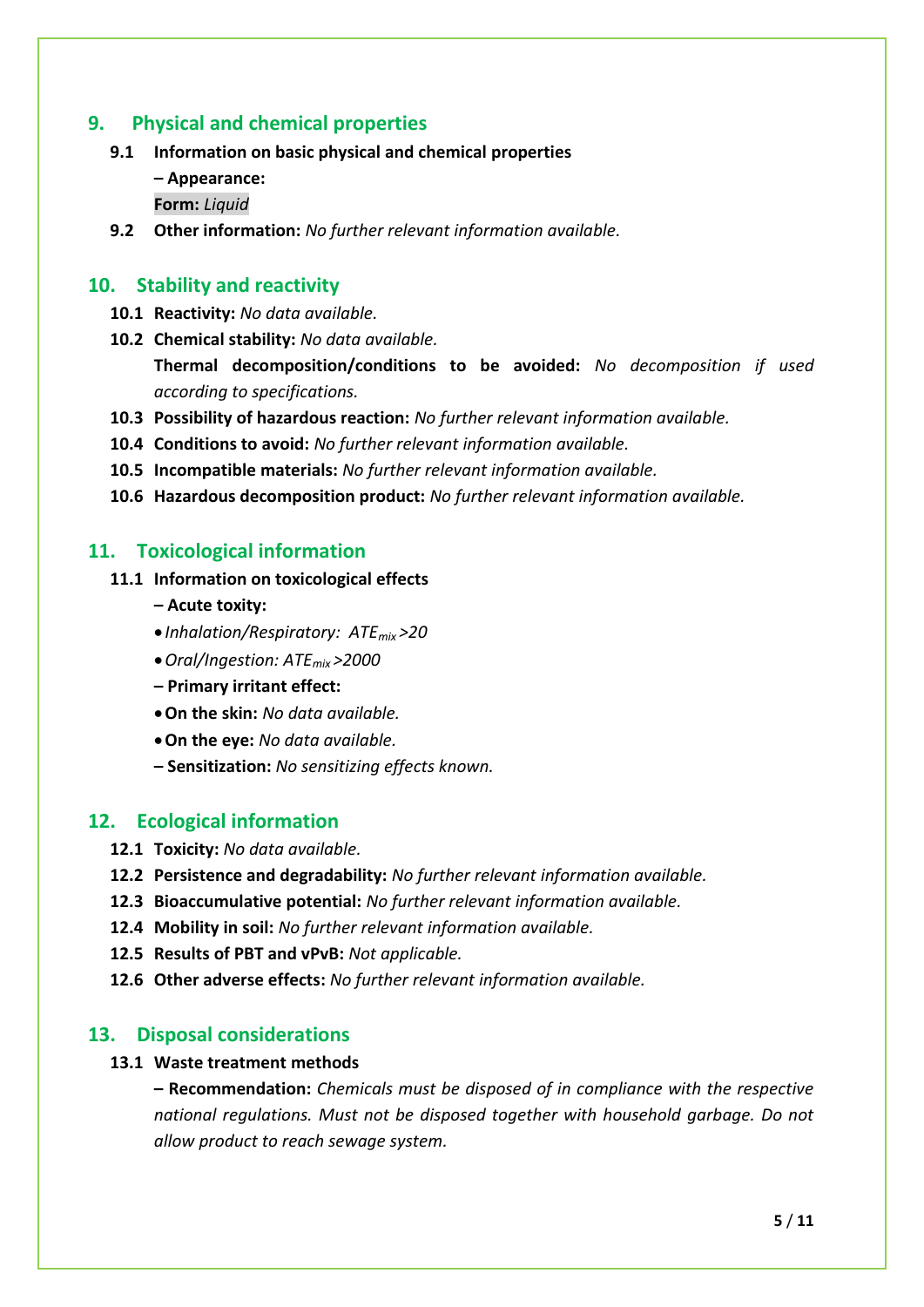**– Uncleaned packaging (Recommendation):** *Disposal must be made according to official regulations.* 

**– Recommended cleansing agents:** *Water, if necessary together with cleansing agents.*

## **14. Transport information**

- **14.1 UN-Number:**
	- **ADR, ADN, IMDG, IATA:** *Not dangerous goods/not applicable.*
- **14.2 UN proper shipping name:**
	- **ADR, ADN, IMDG, IATA:** *Not dangerous goods/not applicable.*
- **14.3 Transport hazard class(es):**
	- **ADR, ADN, IMDG, IATA:** *Not dangerous goods/not applicable.*
	- **Class:** *Not dangerous goods/not applicable.*
- **14.4 Packing group:**
	- **ADR, IMDG, IATA:** *Not dangerous goods/not applicable.*
- **14.5 Environmental hazards:**
	- **Marine pollutant:** *No.*
- **14.6 Special precautions for users:** *Not applicable*.
- **14.7 Transport in bulk according to Annex II of MARPOL 73/78 and the IBC Code:** *Not applicable*.

**– Transport/additional information: N***ot dangerous according to the above specifications.*

**– UN "Model Regulation":** *Not applicable.*

#### **15. Regulatory information**

- **15.1 Safety, health and environmental regulations/legislation specific for the substance or mixture:** *not applicable*
- **15.2 Chemical safety assessment:** *A Chemical Safety Assessment has not been carried out.*

## **16. Other information**

*This information is based on our present knowledge. However, this shall not constitute a guarantee for any specific product features and shall not establish a legally valid contractual relationship.*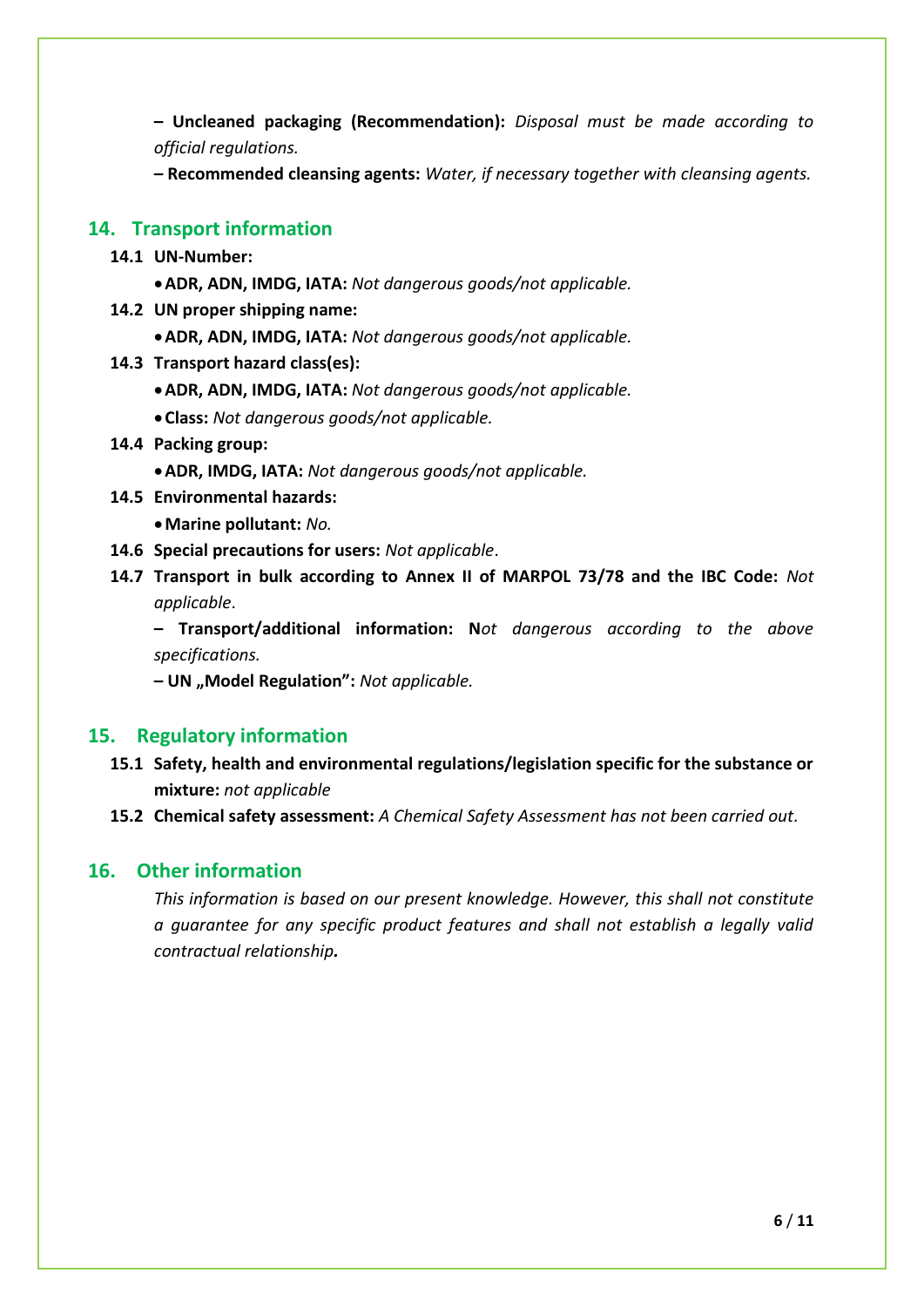# *Safety data sheet*

*According to 1907/2006/EC, Article 31*

*Print date: 15.07.2019 Updated: 15.07.2019 Version: 1*



## **1. Identification of the substance/mixture and of the company/undertaking**

**\_\_\_\_\_\_\_\_\_\_\_\_\_\_\_\_\_\_\_\_\_\_\_\_\_\_\_\_\_\_\_\_\_\_\_\_\_\_\_\_\_\_\_\_\_\_\_\_\_\_\_\_\_\_\_\_\_**

#### **1.1 Product identifier**

**– Trade name:** *10x TaqNova DNA-free Reaction Buffer, 50 mM MgCl<sup>2</sup>*

**1.2 Relevant identified uses of the substance or mixture and uses advised against:**  *No data available.*

**– Application of the substance / the preparation:** *Laboratory reagents.*

**1.3 Details of the supplier of the safety data sheet**

**– Manufacturer/supplier:** *BLIRT S.A. Trzy Lipy 3/1.38 80-172 Gdańsk Poland*

*[orders@blirt.eu](mailto:orders@blirt.eu) Tel. +48 58 739 61 50*

## **1.5 Emergency telephone number:** *+48 58 739 61 50 (Inside normal business hours)*

*112*

## **2. Hazards identification**

## **2.1 Classification of the substance or mixture**

**– Classification according to Regulation (EC) No 1272/2008:** 

*Not a hazardous substance or mixture according to Regulation (EC) No. 1272/2008.*

## **2.2 Label elements**

**– Labelling according to Regulation (EC) No 1272/2008**

*The substance/mixture is not classified according to the CLP regulation.*

- **– Hazard pictograms:** *Not applicable.*
- **– Signal word:** *Not applicable.*
- **– Hazard-determining components of labelling:** *Not applicable.*
- **– Hazard statements:** *Not applicable.*
- **– Precautionary statement(s):** *Not applicable.*
- **2.3 Other hazards**

*Not applicable.*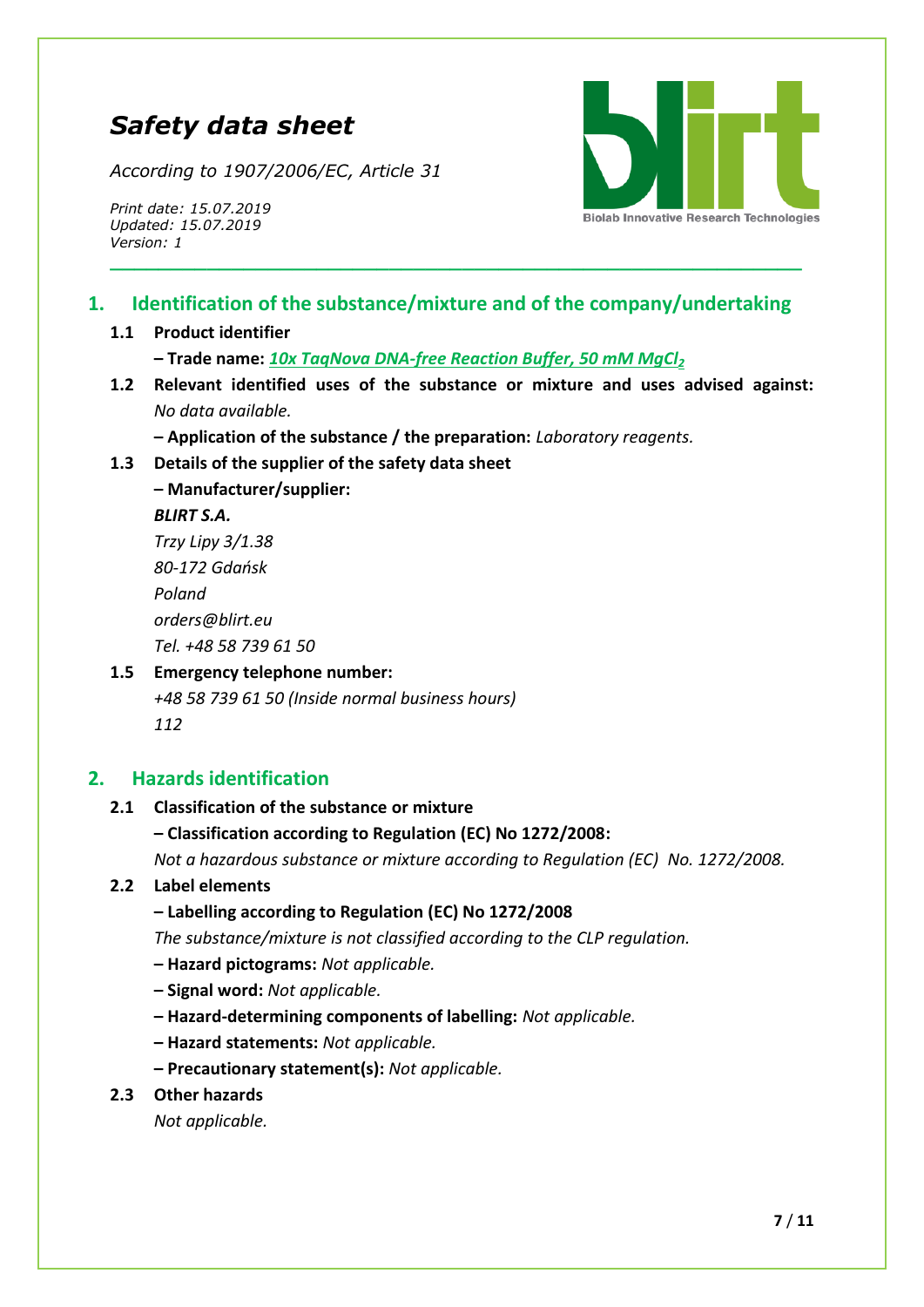## **3. Composition/information on ingredients**

- **3.2 Chemical characterization:** *Mixture.*
	- **– Other information:** *Not significant.*

## **4. First aid measures**

- **4.1 Description of first aid measures**
	- **– General information:** *No special measures required.*
	- **– After inhalation:** *Supply fresh air. Consult doctor in case of complaints.*

*–* **After skin contact:** *Wash with plenty of water. If skin irritation continues, consult a doctor.*

**– After eye contact:** *Rinse opened eye for several minutes under running water. If symptoms persist, consult a doctor.*

**– After swallowing:** *Rinse out mouth. If symptoms persist consult doctor.*

- **4.2 Most important symptoms and effects, both acute and delayed:**  *No further relevant information available.*
- **4.3 Indication of any immediate medical attention and special treatment needed:**  *No further relevant information available.*

## **5. Firefighting measures**

#### **5.1 Extinguishing media**

**– Suitable extinguishing agents:** *water, CO2, foam, powder. Fight larger fires with water spray or alcohol resistant foam.*

**5.2 Special hazards arising from the substance or mixture**

**– In case of fire, the fallowing can be released:** *No further relevant information available.*

**5.3 Advise for firefighters**

**– Protective equipment:** *Wear self-contained respiratory protective device.*

**Additional information**

*Dispose of fire debris and contaminated fire fighting water in accordance with official regulations.*

## **6. Accidental release measures**

- **6.1 Personal precautions, protective equipment and emergency procedures:** *Avoid mixture contact.*
- **6.2 Environmental precautions:** *Do not allow to enter sewers/surface or ground water.*
- **6.3 Methods and material for containment and cleaning up:** *Pick up mechanically. Clean up affected area. Dispose of the material collected according to regulations.*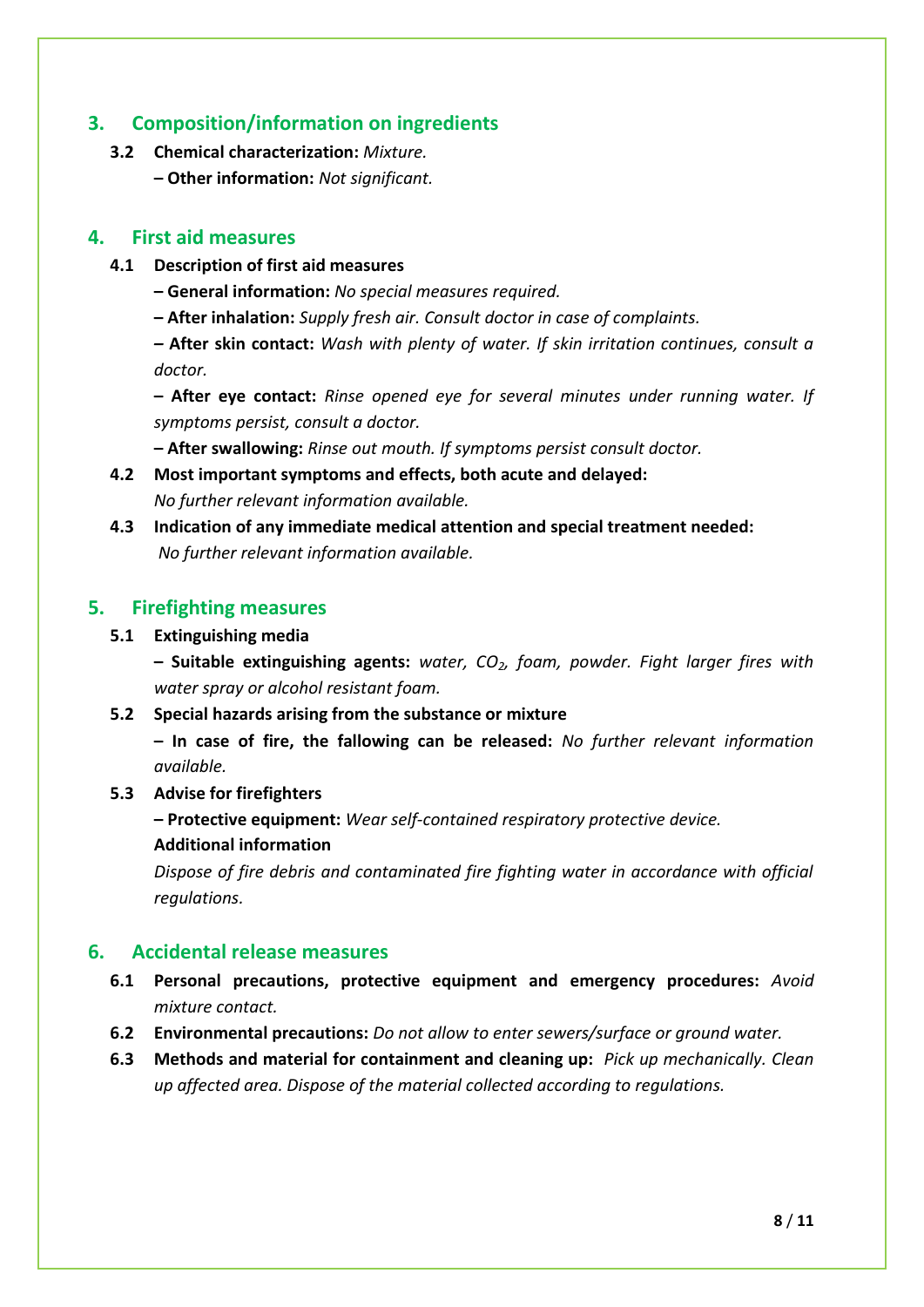#### **6.4 Reference to other sections**

*See section 7 for information on safe handling. See section 8 for information on personal equipment. See section 13 for disposal information.*

#### **7. Handling and storage**

- **7.1 Precautions for safe handing:** *No special precautions are necessary if used correctly.*
- **7.2 Conditions for safe storage, including any incompatibilities**
	- **Requirements to be met by storerooms and receptacles:** *No special requirements.*
	- *–* **Information about storage in one common storage facility:** *Not required.*
	- **– Further information about storage conditions:** *Keep container sealed.*
	- **– Recommended storage temperature:** *-20<sup>o</sup> C*
	- **– Storage class:** *10-13*
- **7.3 Specific end use(s):** *No further relevant information available.*

#### **8. Exposure controls/personal protection**

#### **8.1 Control parameters**

**– Ingredients with limit values that require monitoring at the workplace:** *Not required.*

**– Additional information:** *The lists valid during the making were used as basis.*

#### **8.2 Exposure controls**

**– Personal protective equipment:**

*General protective and hygienic measures: Keep away from foodstuffs, beverages and feed. Wash hands before breaks and at the end of work.*

*Respiratory protection: No further relevant information available.*

#### *Protection of hands:*

*Protective gloves – the glove material has to be impermeable and resistant to the product/the substance/the preparation.*

*– Selection of the glove material on consideration of the penetration times, rates of diffusion and the degradation:*

 *Material of gloves: the selection of suitable gloves does not only depend on the material, but also on further marks of quality and varies from manufacturer to manufacturer.*

*Penetration time of glove material: The exact break through time has to be observed.*

 *For the permanent contact gloves made of the following materials are suitable: Nitrile rubber, NBR. Recommended thickness of the material ≥0,11 mm. Value for the permeation: Level ≥480 min.*

*Eye protection: Safety glasses.*

*Body protection: Protective work clothing. Protective clothing should be selected specifically for the working place, depending on concentration and quantity of the hazourdous substances handled.*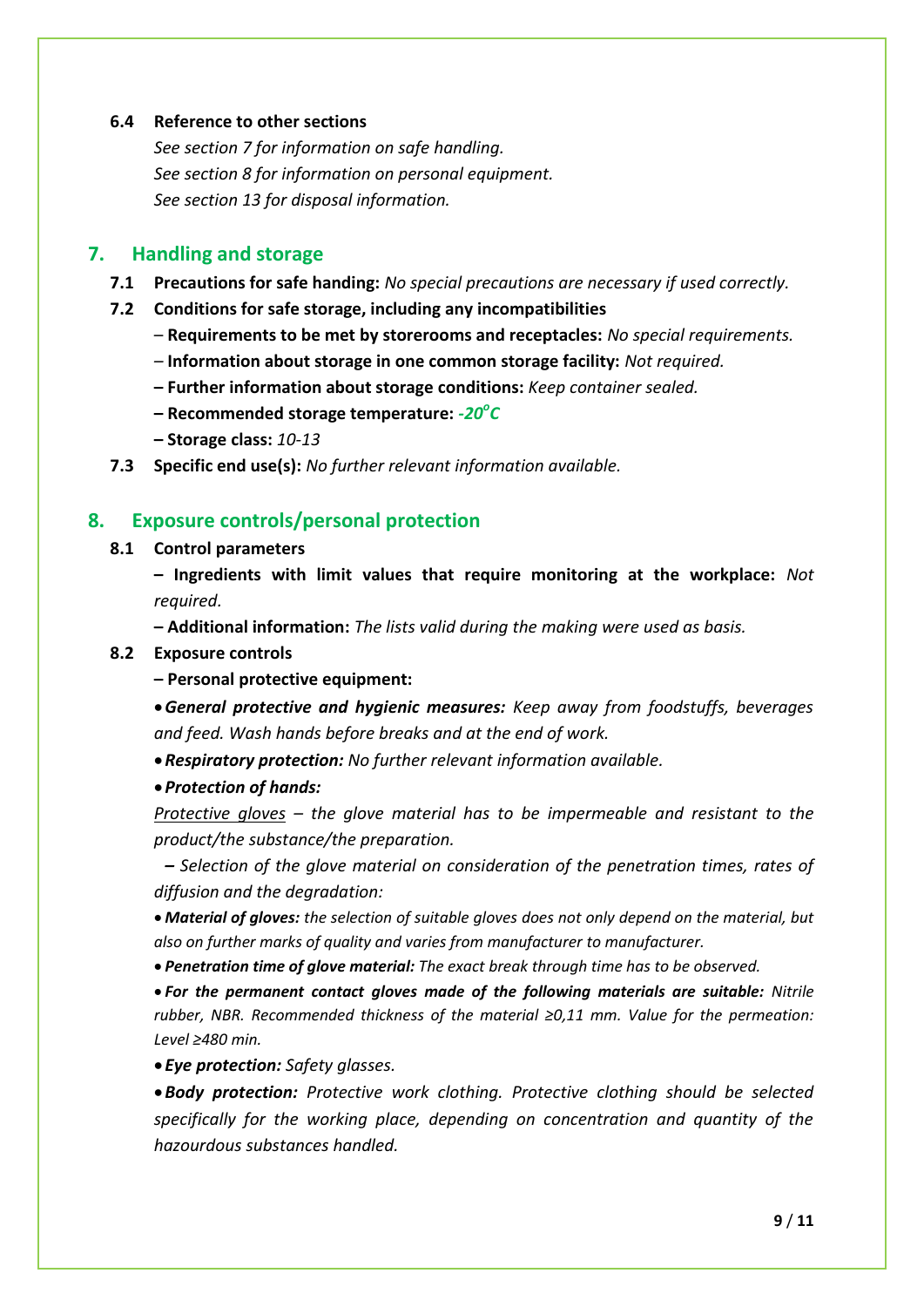## **9. Physical and chemical properties**

- **9.1 Information on basic physical and chemical properties**
	- **– Appearance:**
	- **Form:** *Liquid*
- **9.2 Other information:** *No further relevant information available.*

## **10. Stability and reactivity**

- **10.1 Reactivity:** *No data available.*
- **10.2 Chemical stability:** *No data available.*

**Thermal decomposition/conditions to be avoided:** *No decomposition if used according to specifications.*

- **10.3 Possibility of hazardous reaction:** *No further relevant information available.*
- **10.4 Conditions to avoid:** *No further relevant information available.*
- **10.5 Incompatible materials:** *No further relevant information available.*
- **10.6 Hazardous decomposition product:** *No further relevant information available.*

#### **11. Toxicological information**

- **11.1 Information on toxicological effects**
	- **– Primary irritant effect:**
	- **On the skin:** *No data available.*
	- **On the eye:** *No data available.*
	- **– Sensitization:** *No sensitizing effects known.*

#### **12. Ecological information**

- **12.1 Toxicity:** *No data available.*
- **12.2 Persistence and degradability:** *No further relevant information available.*
- **12.3 Bioaccumulative potential:** *No further relevant information available.*
- **12.4 Mobility in soil:** *No further relevant information available.*
- **12.5 Results of PBT and vPvB:** *Not applicable.*
- **12.6 Other adverse effects:** *No further relevant information available.*

#### **13. Disposal considerations**

#### **13.1 Waste treatment methods**

**– Recommendation:** *Chemicals must be disposed of in compliance with the respective national regulations. Must not be disposed together with household garbage. Do not allow product to reach sewage system.* 

**– Uncleaned packaging (Recommendation):** *Disposal must be made according to official regulations.* 

**– Recommended cleansing agents:** *Water, if necessary together with cleansing agents.*